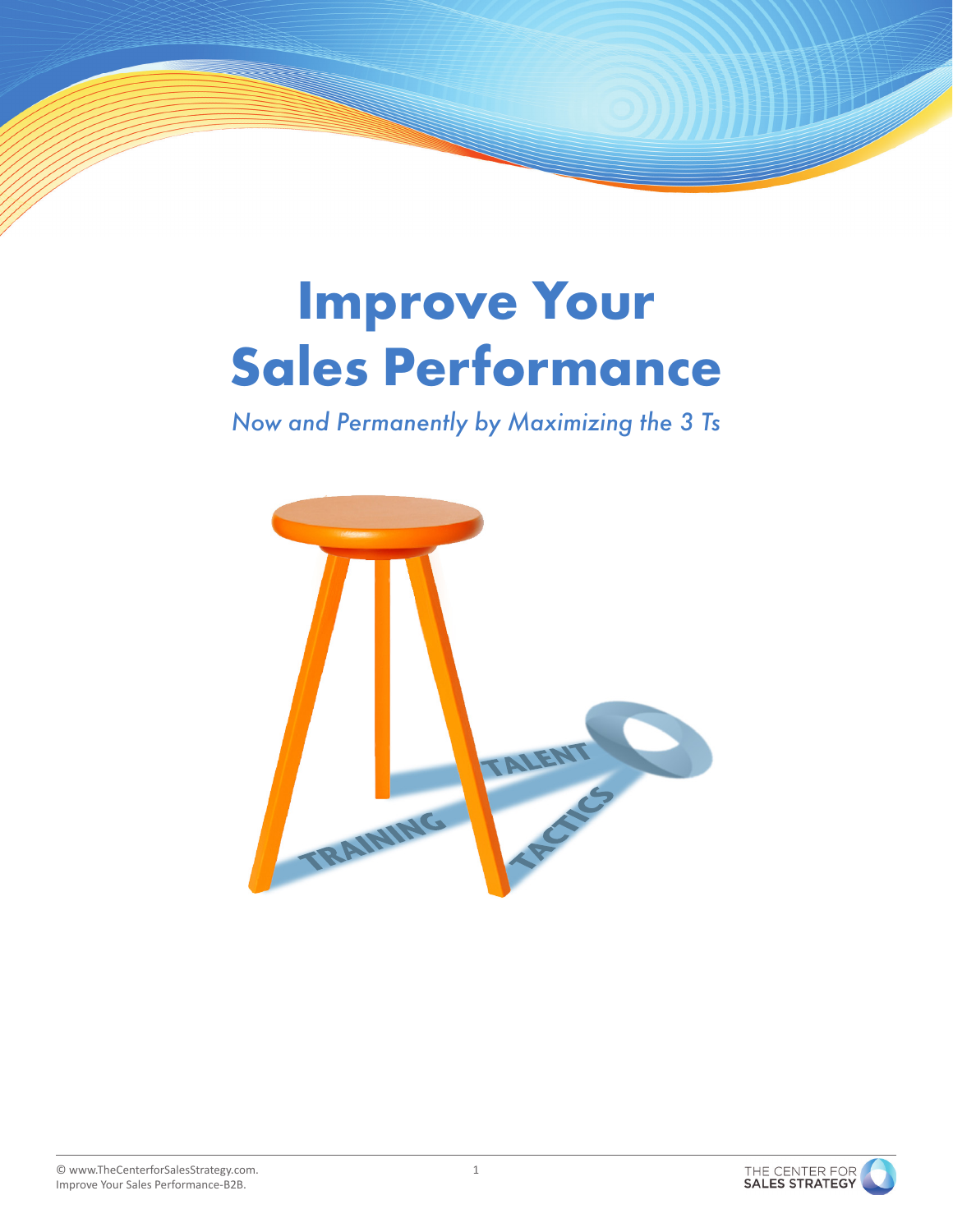### Table of Contents

| <b>INTRODUCTION</b>                |    |
|------------------------------------|----|
| <b>TALENT</b>                      | 4  |
| <b>Talent Action Steps</b>         | 5  |
| <b>TRAINING</b>                    | 6  |
| <b>HOW Selling and WHY Selling</b> | 7  |
| <b>Training Action Steps</b>       | 8  |
| <b>TACTICS</b>                     | 10 |
| <b>Tactical Action Steps</b>       | 11 |
| <b>PERFORMANCE</b>                 | 12 |
| <b>Performance Examples</b>        | 13 |
| <b>Talent + Training + Tactics</b> | 14 |
| <b>SPECIAL OFFERS</b>              | 15 |

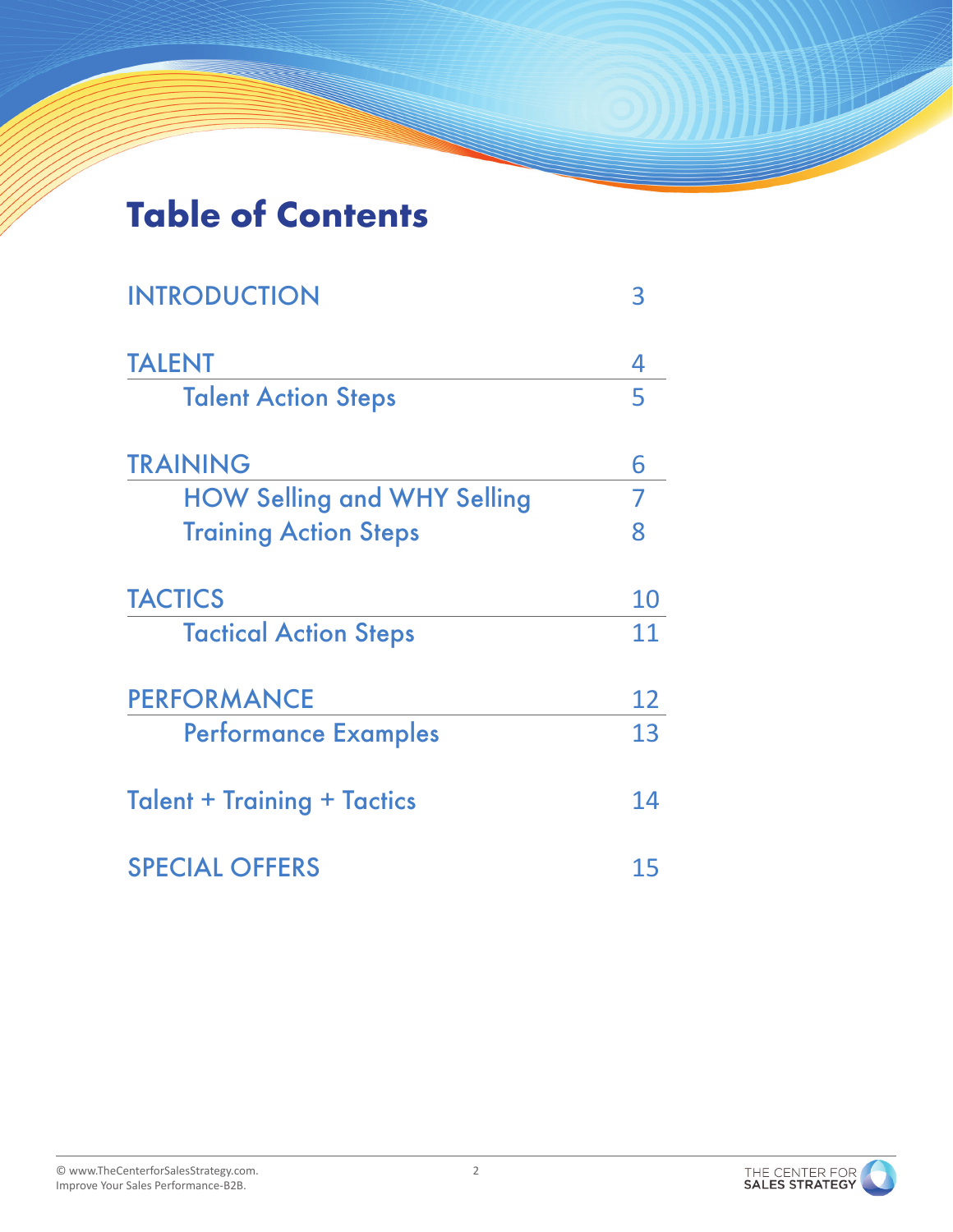### INTRODUCTION



**All sales performance starts with top sales talent. But, talent alone does not guarantee performance.** Talent, training, and tactics taken together increase sales performance. They prompt a lasting, fundamental change in a sales organization.

Our clients have discovered the permanent competitive advantage that results from…

- Selecting the right talent
- Training them in a selling strategy that makes sense (to both the sellers and their clients)
- Leveraging that talent and training with business development tactics that support and enhance the strategy and drive revenue

We hope you will find this brief paper helpful.

Talent, Training, and Tactics produce performance increases today and tomorrow.

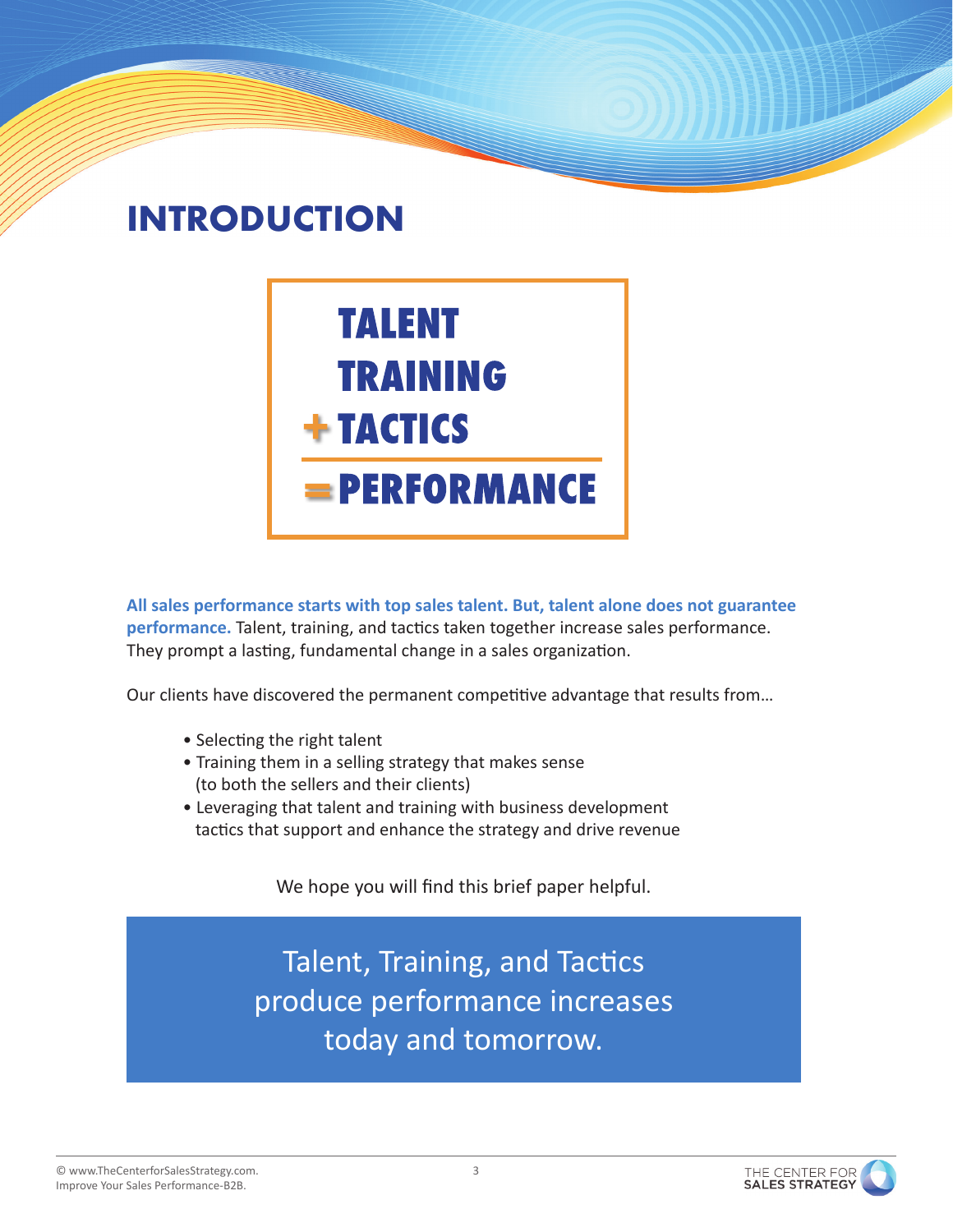#### TALENT Talent + Training + Tactics = Performance

Acquiring top talent is the essential first step a sales organization must make. Performance begins with talent.

**Start with talent and develop a winner.** All the training in the world won't help a Shetland pony win the Kentucky Derby. Only if you start with a thoroughbred do you have the possibility of developing a Secretariat or Seattle Slew.

The same is true in selling business services in a competitive environment: It's essential to start with talent. Hiring decisions are perhaps the most critical decisions a company ever makes. Superior talent selection allows you to build your sales team with people who have the raw material; the inherent characteristics to be top sellers.

All the training in the world can't give a person talent. Just ask yourself if you know anyone who *learned* how to be **curious**…who *learned* about how to be **competitive**… who *learned* how to be **caring**. Of course not! That's what we mean by talent. And yes, those are three really important characteristics we look for in sales candidates. In addition you should look for:

- Strong focus
- High output
- Self-disciplined
- Self-motivated
- Strong internal drive to grow and improve every day, every year
- Optimistic, and not just some of the time
- Likes people and understands people
- Finds problems and has plenty of ideas and ways to solve them
- Enjoys asking for the order
- Knows instinctively when and how to ask for the order

You can't teach any of that to anyone—but people who naturally have those talents can be taught to be great salespeople.

> We generate more revenue with the same number of sellers—because the sales staff we have today is more talented."

> > - General Manager

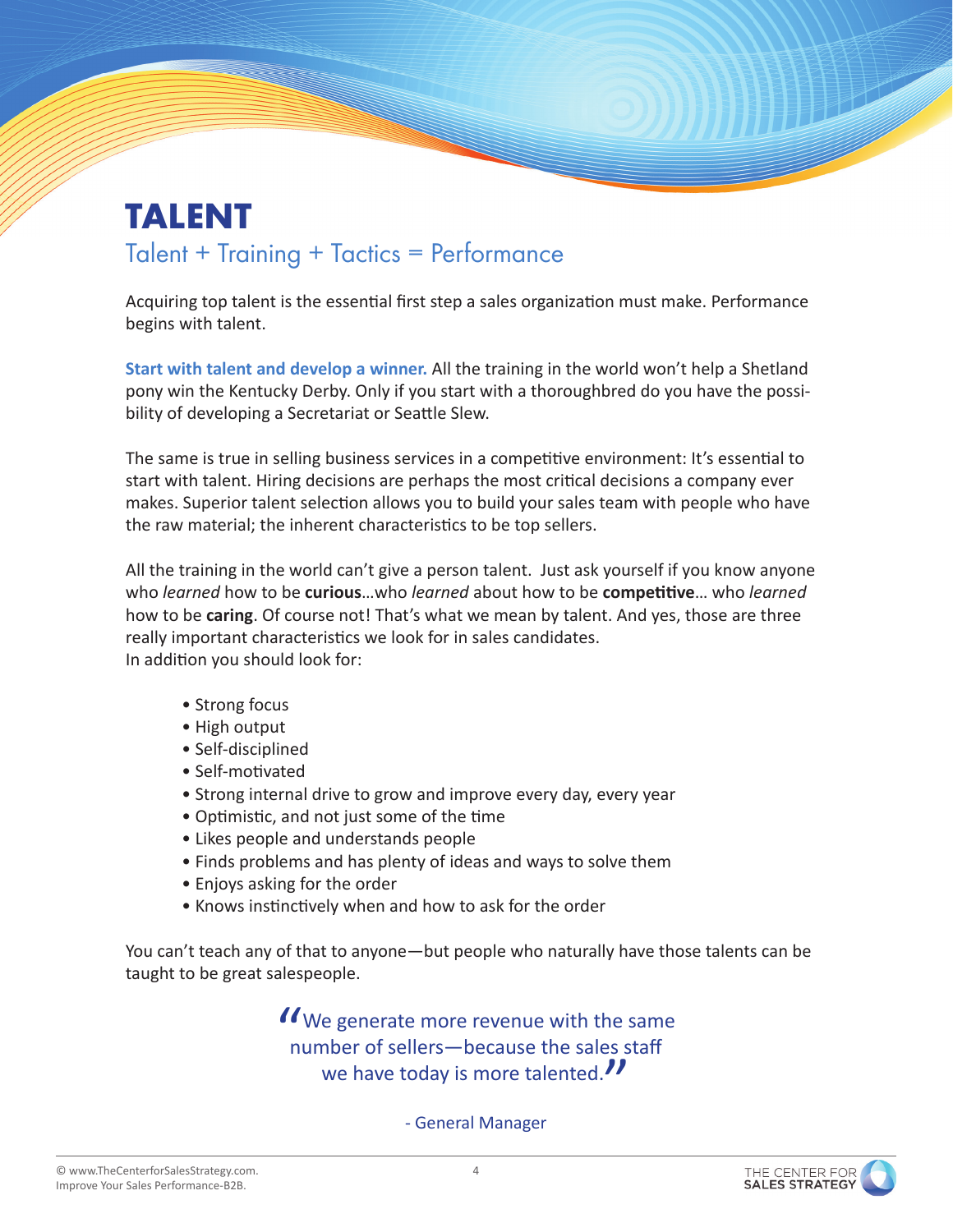#### TALENT Talent Action Steps

If you *cannot strongly agree* with each of these statements, it's possible you have some talent issues to address:

- We hire much better salespeople than our competitors.
- Our sales management team is a clear strength of our organization.
- Every member of our sales management team is a solid performer… a keeper.
- We have a clear succession plan for every person for whom it is appropriate.
- Currently, all of our salespeople are performing at or above expectations.

**Maintain a Talent Bank.** Treat recruitment and selection as two separate processes. Seek out highly-talented sales candidates of various experience levels before you have an opening. Keep track of those candidates, and when you have an opening, reach out to the people on your list.

**Conduct a Job Analysis.** As a sales manager, it is important to place people in positions where their talents are a strong match. Are you taking the time to make sure the candidate's natural talents and abilities align with your expectations?

Analyze the position. Consider the innate abilities required for that job in general:

- **TALENTS**. Innate abilities and ways of experiencing the world (cannot be taught)
- **SKILLS**. Both existing skills and skills that *can* be taught
- **EXPERIENCE**. Experience necessary for consideration

**Provide coaching and feedback.** Are you providing in-field coaching, giving quality feedback and helping your sellers to build on their strengths? If you are not providing positive feedback on their strengths, and helping your sellers work around their weaknesses, you are missing an opportunity.

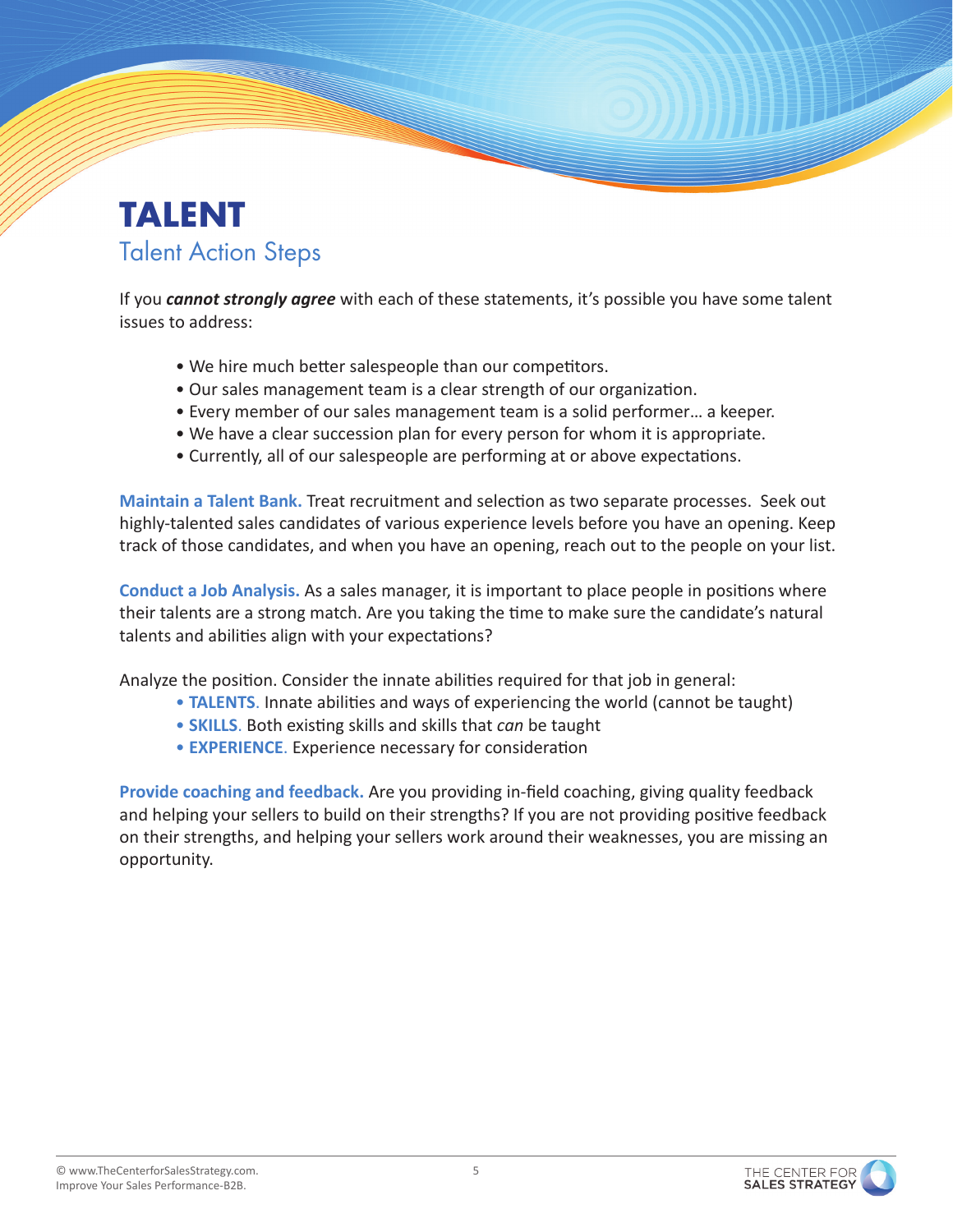## TRAINING

#### Talent + Training + Tactics = Performance

You've hired strong talent. That's necessary, but not sufficient. Just as pro athletes need a smart game plan as well as individual coaching, your pro salespeople require a smart strategy and individualized coaching and development. For ideas on how to build a sales culture that delivers high-value solutions and earns preferred vendor status, read on...

**At The Center for Sales Strategy, we have spent nearly 30 years perfecting the "game plan," a seven-step sales process.** It begins with selecting high-quality prospects that fit your organization's ideal customer profile. The rest of the process is an *interactive approach*, where the salesperson works with the prospect in a highly collaborative way that weaves the buying process and the selling process together.

The result improves the proposal (makes it more buyable) as well as the prospect (makes them readier to buy). These proposals also create solutions better targeted to the client's needs; and thus, far more likely to deliver ROI to the client and reorders and renewals for the seller.



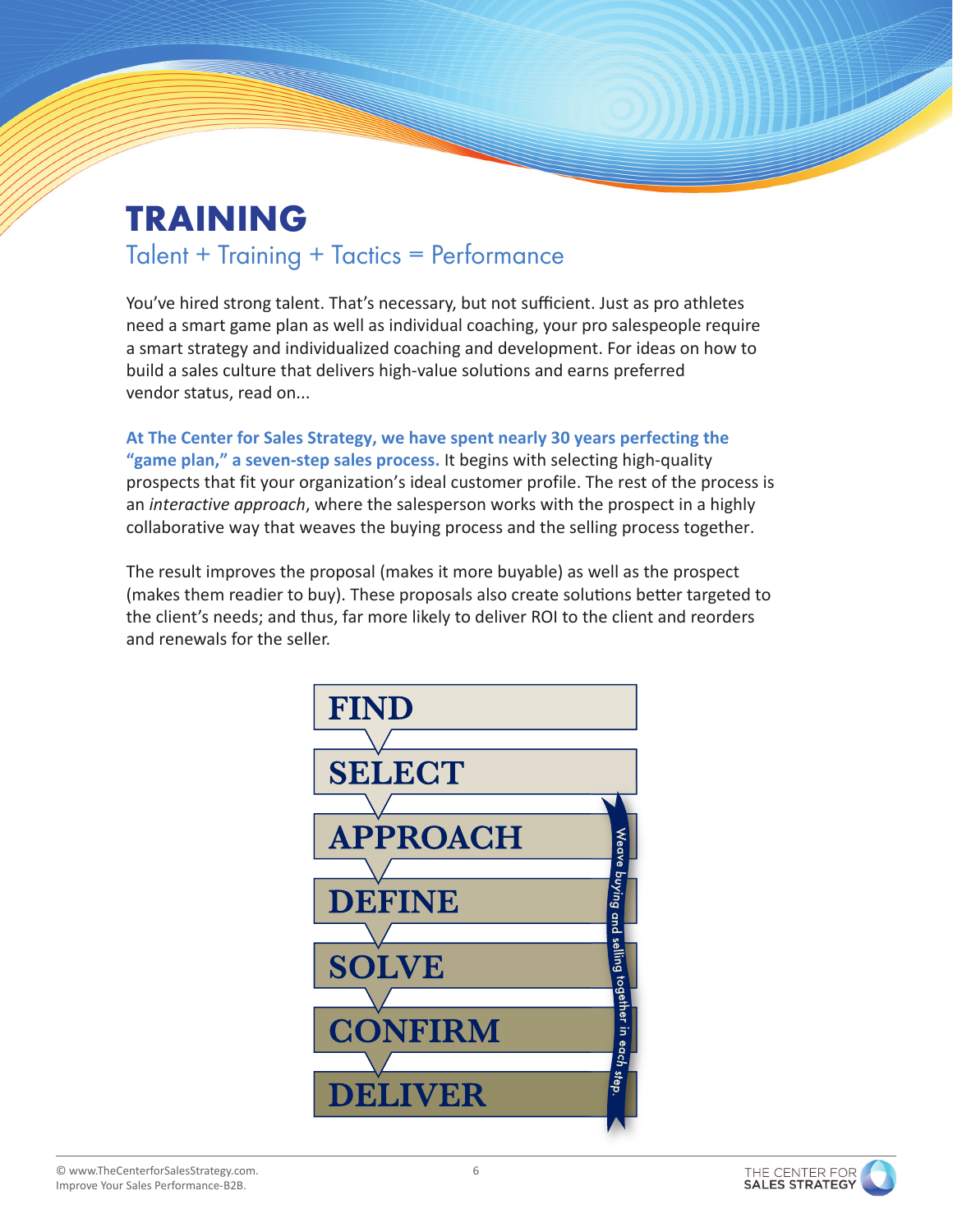## WHY Selling and HOW Selling

#### couldn't be more different!

Sellers are more successful when they move away from telling prospects *Why to Buy* their products and services and start focusing on *How to Use* all of their capabilities and resources to meet the prospect's defined need(s).

|                       | <b>WHY Selling</b>                                                                          | <b>HOW Selling</b>                                                                                                   |
|-----------------------|---------------------------------------------------------------------------------------------|----------------------------------------------------------------------------------------------------------------------|
| Process is            | Pitching                                                                                    | <b>Creating</b>                                                                                                      |
| Aims to sell a        | <b>Product or service</b>                                                                   | <b>Tailored solution</b>                                                                                             |
| Reference point is    | Product/service attributes                                                                  | Prospect's needs                                                                                                     |
| Value offered is      | General                                                                                     | <b>Specific</b>                                                                                                      |
| Sounds like           | "WHY you should buy my<br>product, and why it's superior<br>to the other choices you have." | "HOW we can, together, use<br>my product and my other<br>resources and capabilities to<br>meet your specific needs." |
| Makes the salesperson | A convenient clerk                                                                          | A valuable ally                                                                                                      |
| Keeps competitors     | <b>Re-bidding</b>                                                                           | Shut out                                                                                                             |
| Bottom line           | Pitching general value for<br>any prospect                                                  | Creating specific value for<br>this prospect                                                                         |

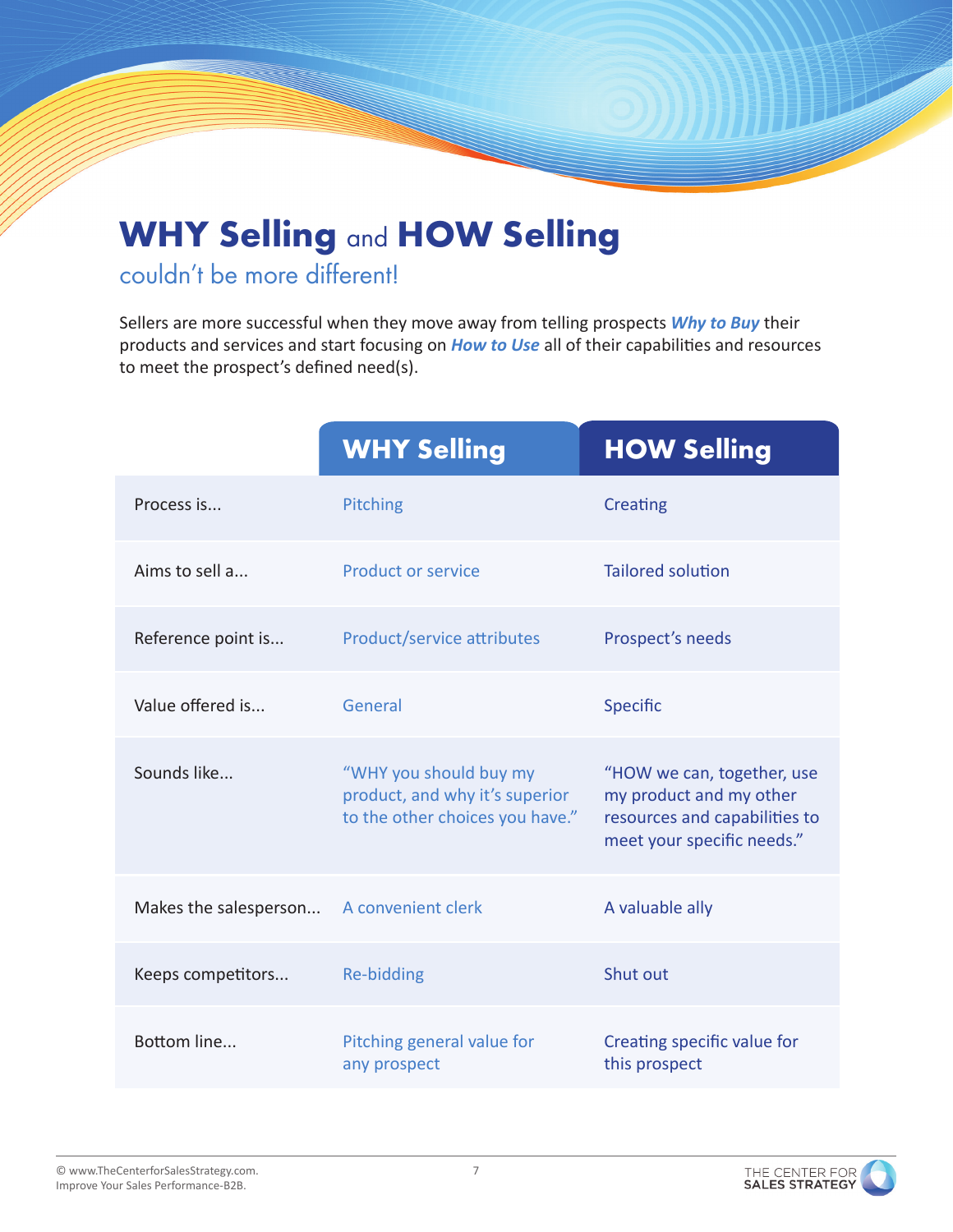#### TRAINING Training Action Steps

If you *cannot strongly agree* with the following statements, you may have sales strategy and/ or training issues to address:

- We have plenty of very good prospects.
- We're very good at identifying ideal prospects and turning them into big clients.
- Our salespeople have relatively little trouble getting in to see new prospects.
- We do a great job of identifying the prospect's real needs.
- Our salespeople always lead with *How* we can help vs. *Why* we're better.
- Our process leads to tailored solutions, not generic or one-size-fits-all packages.
- We do a great job of delivering ROI for our clients.
- Our team turns out great proposals.
- Our account retention is very strong from year to year.
- Our salespeople have enough time for both their top clients and their best prospects.

**Identify target accounts that fit with your organization's Ideal Customer Profile (ICP).** Some of the things you will want to look at include: Dollar potential, access to the decision maker, a good fit for your organization, and your own personal reasons and enthusiasm for wanting to do business with this company. When sales people invest time trying to develop prospects that don't fit their ICP, those accounts are less likely to close and, if they do, are less likely to become substantial, profitable accounts.

**Use technology for prospecting.** A sales meeting activity could include reviewing what an ideal target account looks like in your organization, and how to use Google and LinkedIn to identify more targets that fit that profile. More, high-quality targets should equate to more appointments and more sales closed.

**Set aside time to select your top targets and determine a plan of approach for each.** Start with a strong valid business reason. Lead with something that will show your target account why meeting with you is a good use of their time. This should not sound like a sales pitch, and probably won't mention your products. It might start with an article, a trend, something you observed while interacting with the business recently, or a conversation you had with an employee or customer. Demonstrate the value you bring before asking for the appointment.

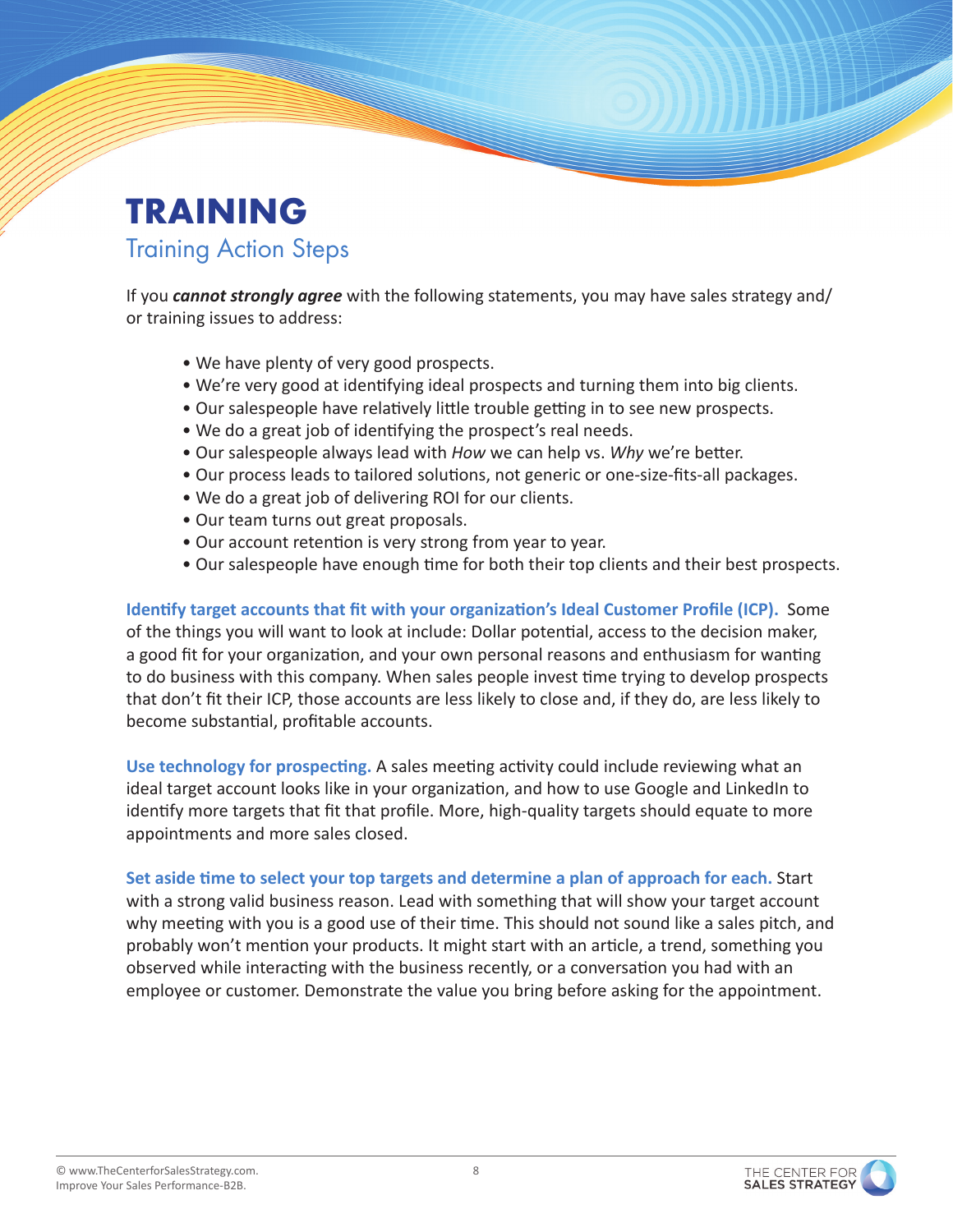### TRAINING

Training Action Steps Continued...

**When planning how you will approach each Target, be persistent!** Often, sellers give up before they make contact with the decision maker. Remember the decision maker is busy trying to run a business. From their perspective, you are just one of many vendors trying to sell them something… something they might not perceive a need for at the time.

**When making initial contact, be creative!** If you leave the exact same message with the exact same valid business reason each time you contact the client, you might not ever get their attention. Instead, use voice mail and email. Drop by, use video, a creative audio file… whatever it takes to break through the clutter while also demonstrating your professionalism, expertise, and desire to be a valued resource.

**Conduct a Needs Analysis Question check up.** If sellers are getting lots of quality appointments, but are failing to make sales, maybe they are having trouble in the define stage. When was the last time you looked at the needs analysis questions they are asking or conducted in-field coaching? Are they looking at the client's website, and reviewing the prospect's LinkedIn and Facebook pages to gather intelligence prior to the call? What about other forms of research that will help them ask informed questions?

**Remember: it's about learning, not pitching.** Ask questions designed to establish you as someone who understands their business, and who is also eager to learn more about their business needs. The worst thing you can do is begin the meeting with a prepared pitch or a package. The first appointment is all about establishing rapport and credibility and then discovering specific needs you can solve.

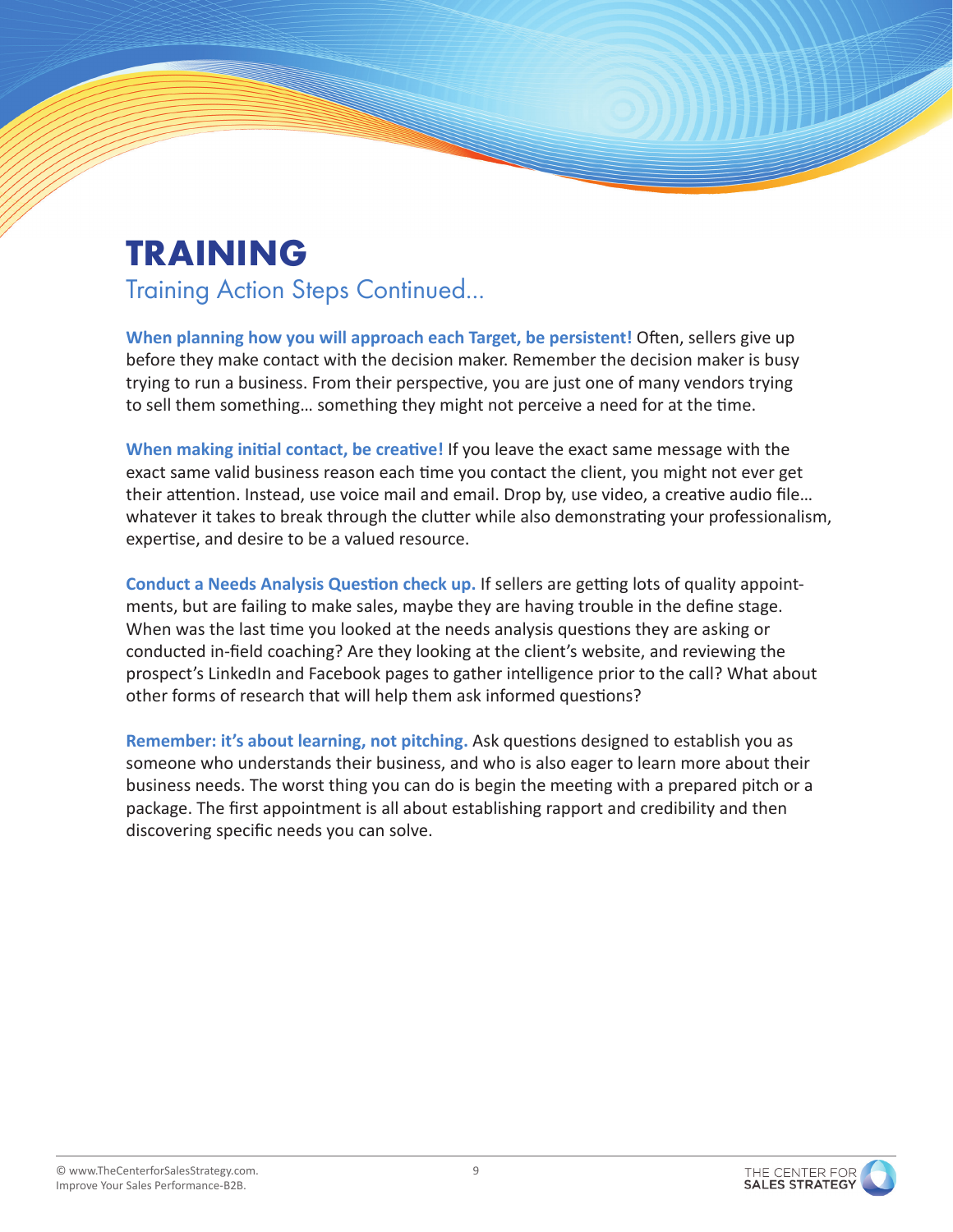#### TACTICS Talent + Training + Tactics = Performance

With a solid foundation of talent and training, your business development tactics will become dramatically more effective. But the tactics must be what we call *tactegic.* Too often, short-term tactics undermine the sales strategy and sales culture you are trying to build. When tactics support and enhance your strategy—when they're *tactegic*—the momentum to propel your sales performance is focused and powerful.

Your sales team will experience a sales lift once you've established a customer-focused culture in your organization. Focusing on activities that fall under any of the seven steps of our sales process: **Find, Approach, Define, Solve, Propose, Deliver…** will help deliver performance results. For example:

• **Focus on the Valid Business Reason.** If the sales team has not had as much success as you'd like setting quality appointments, you could set aside time to have each seller plan out valid business reasons and then put a focused effort on setting appointments over a certain period of time (a day or a week). Our clients refer to that as an *TargetDrive*.

• **Work on establishing a significant online presence for your sellers.** If sellers are getting through to decision makers, but having trouble establishing themselves as experts, maybe it's time to help them polish their LinkedIn profiles and create other personal positioning pieces that establish their professionalism, expertise and empathy.

• **Devote time to brainstorming.** To help sellers improve performance in the solve stage, you might devote time each day or each week to brainstorming. Before you start, the seller should have already conducted a needs analysis and you should understand the problem your target account is trying to address. Remember this should not be a surface-level problem. This is a big need, one that must be addressed... even if no budget currently exists for a solution.

• **Conduct a proposal audit.** Before any proposal leaves the office, ask yourself the following questions: Has the client seen and agreed to everything that is already in the proposal? OR Is there anything in the proposal that might cause the client to not say yes? Review proposals and determine at what point your sellers are getting the prospect involved in the idea-creation process. It's hard for a prospect to turn down a solution they had a hand in creating; which is one reason the sales process should feel more like a collaboration and less like a sales pitch. Get the prospect in on the idea early, before it is fully developed. Their input at this stage keeps your idea on track to address their most important needs—and you are sure to include the bells and whistles most important to the prospect.

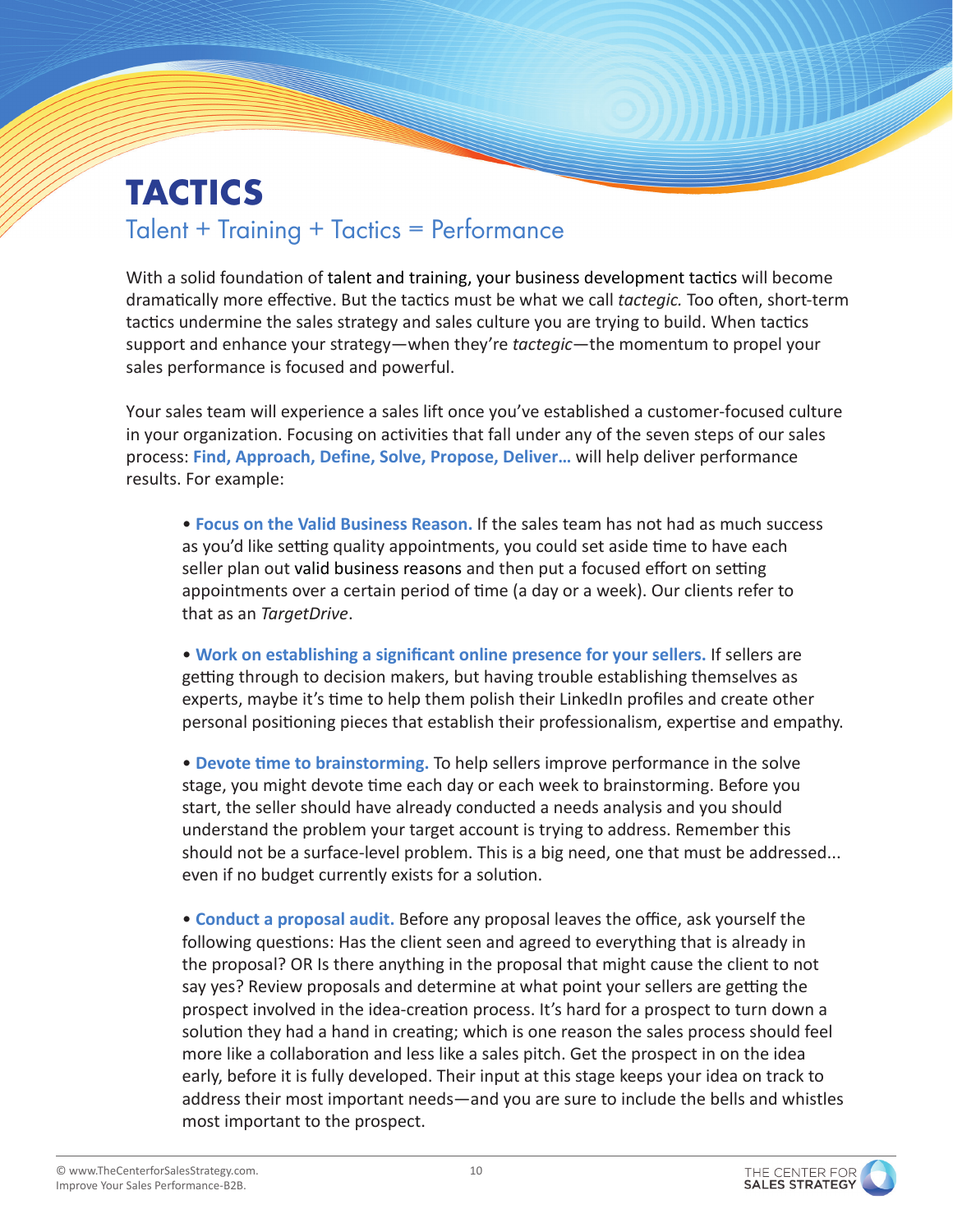#### TACTICS Tactical Action Steps

**Evaluate the tactics you currently use to drive short-term revenue.** Sales managers in a pinch to meet revenue goals often abandon the very philosophies and practices that deliver longterm success. Clients of The Center for Sales Strategy pursue a sales process in which sellers carefully identify ideal prospects, learn each prospect's key challenges, and develop tailored solutions that deliver ROI. An example of a sales tactic that would work against that strategy is the classic "phone jam" in which sellers "dial for dollars" in an attempt to contact massive numbers of prospects and pitch them a generic program without knowing whether it will serve their needs.

Some examples of tactics that are consistent with culture and strategy include:

• **An** *Idea Jam* **is a focused initiative designed to help a seller come up with several potential solutions that address a prospect's needs.** Rather than conducting a phone blitz, or pitching deep-discounted packages, spend that time brainstorming solid ideas to present to your top target accounts.

• **A** *TargetDrive* **is a tactic designed to focus on your target accounts—your best prospects.** Consider how much more success you'd have if you invested the time to research the market situation for your best targets and came up with a plan of approach for each of your top targets that will help you become a valued partner.

**Know which metrics are important to your organization.** Salespeople will perform the activities that are measured and rewarded. It's tempting to measure the number of appointments set, or the number of proposals in front of clients. However, both of these activities can undermine the sales culture if steps are not taken to ensure these are quality appointments and solutions-based proposals to qualified target accounts. If these are important metrics, be sure your team is following the process of first identifying and qualifying target accounts… and walking them through the entire sales process. No shortcuts allowed.

> II Everything we ask our account managers to do tactically in the TargetDrive aligns with our strategy of selling with a client focus.

> > -Paul Briggs, General Sales Manager

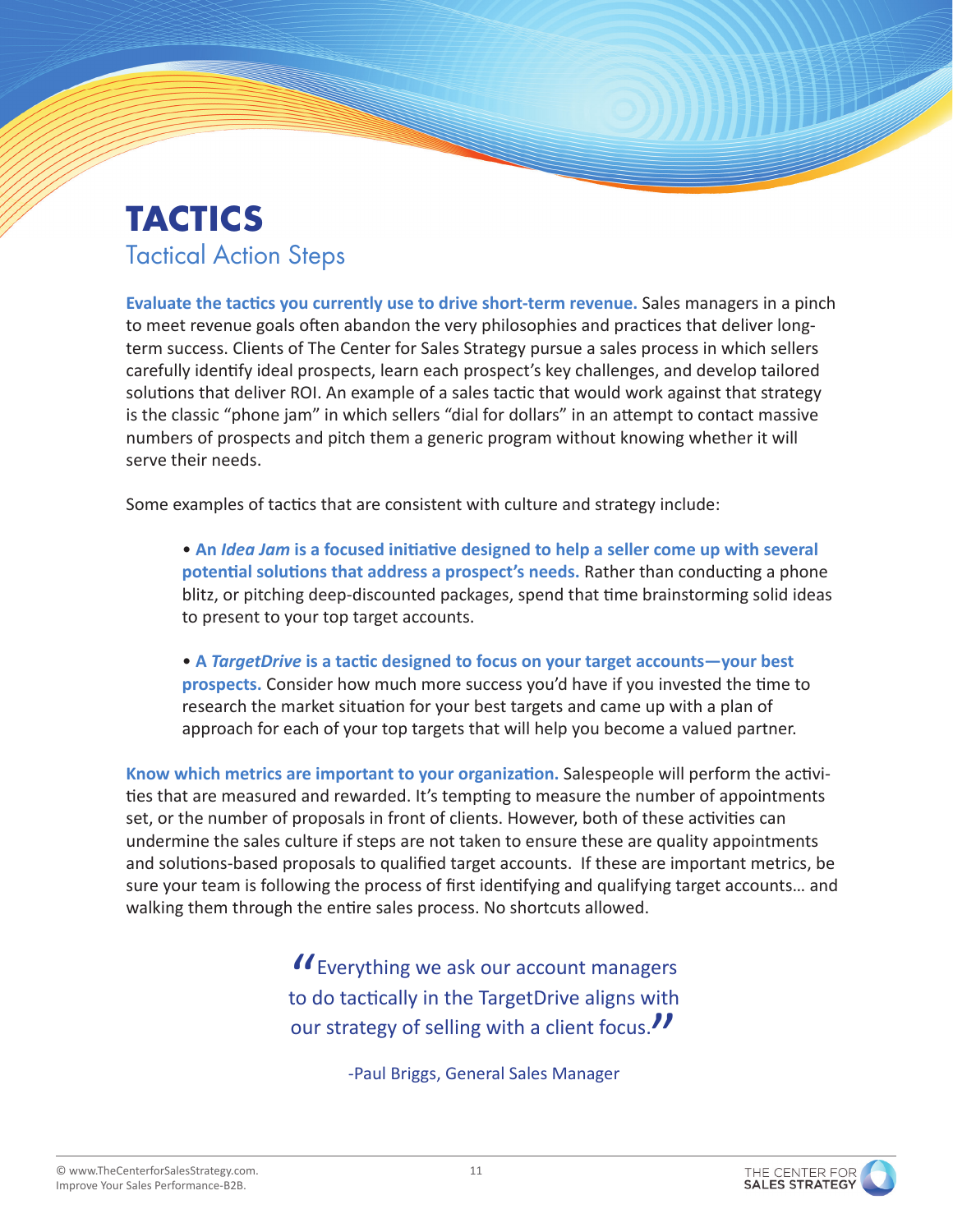## PERFORMANCE

#### Talent + Training + Tactics = Performance

An organization that combines talent, training, and tactics will see measurable performance results. There is no doubt that getting the right team in place, providing quality training and following up with tactics that support the overall sales culture leads to a boost in performance.

Think of sales performance as a three-legged stool. When all of the legs are strong, there is nothing sturdier, but if one leg weakens, the stool falls. Your talent, training, and tactics must all be strong.



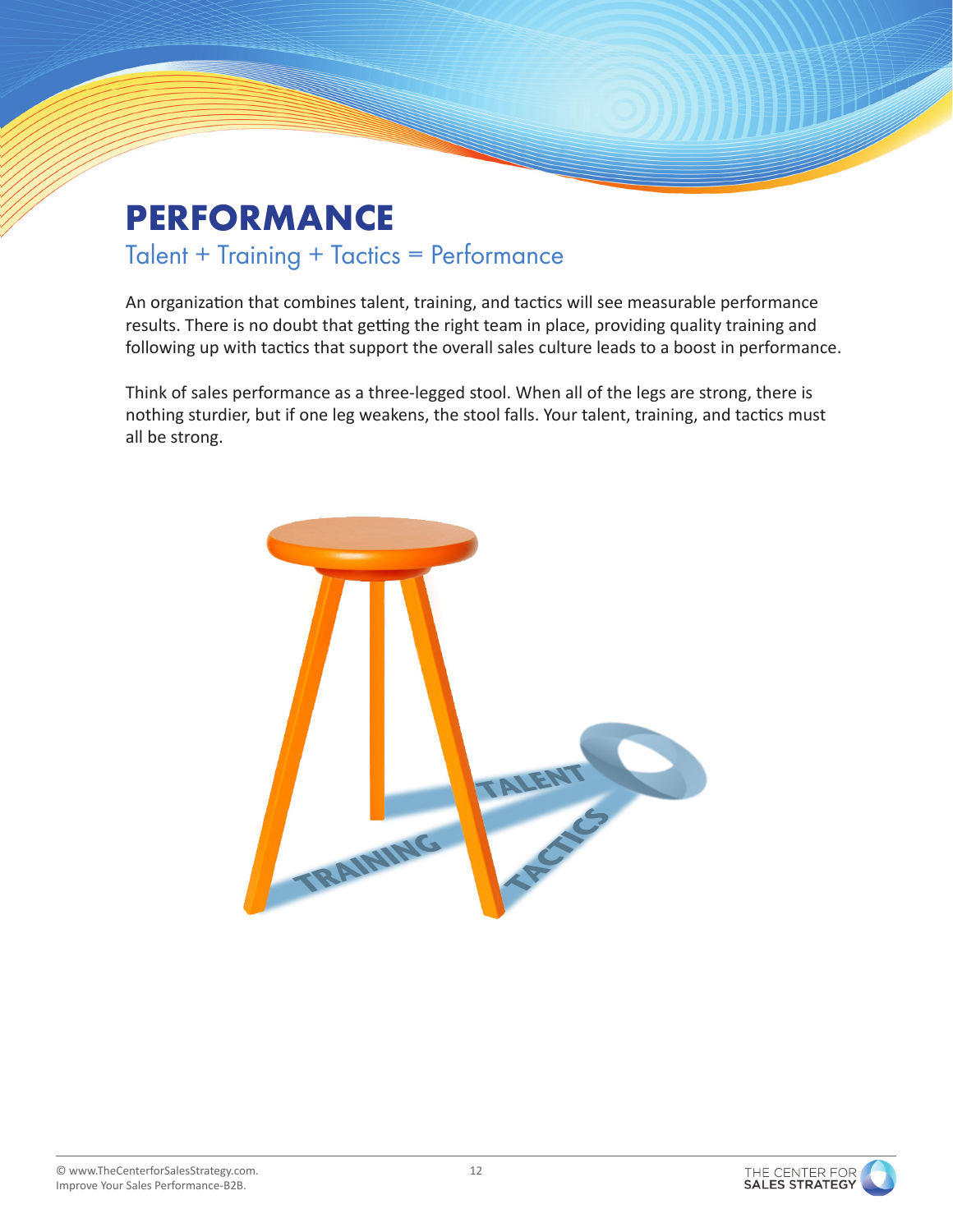### **PERFORMANCE**

#### Performance Examples

**Talent Performance:** Improving talent will improve your performance. The graph below shows how one sales organization increased its talent by 16.5%, and increased its revenue share by 11.7%. Market revenue stayed the same, but their share of revenue went up. They did not increase head count to achieve this lift; they increased talent.



**Training Performance:** Several of our clients have measured the success of our training by the amount of business closed during training. We call that a *Performer's Club*. It's a great example of starting with talent, putting them through training and adding a tactic… and it equals millions of dollars.

**Tactical Performance:** A lot of our clients participate in something we call a *TargetDrive*. After they have the right talent in place and have trained them, they add on the tactic of a *TargetDrive*. The *TargetDrive* increases revenue and helps management determine where there are opportunities for development.

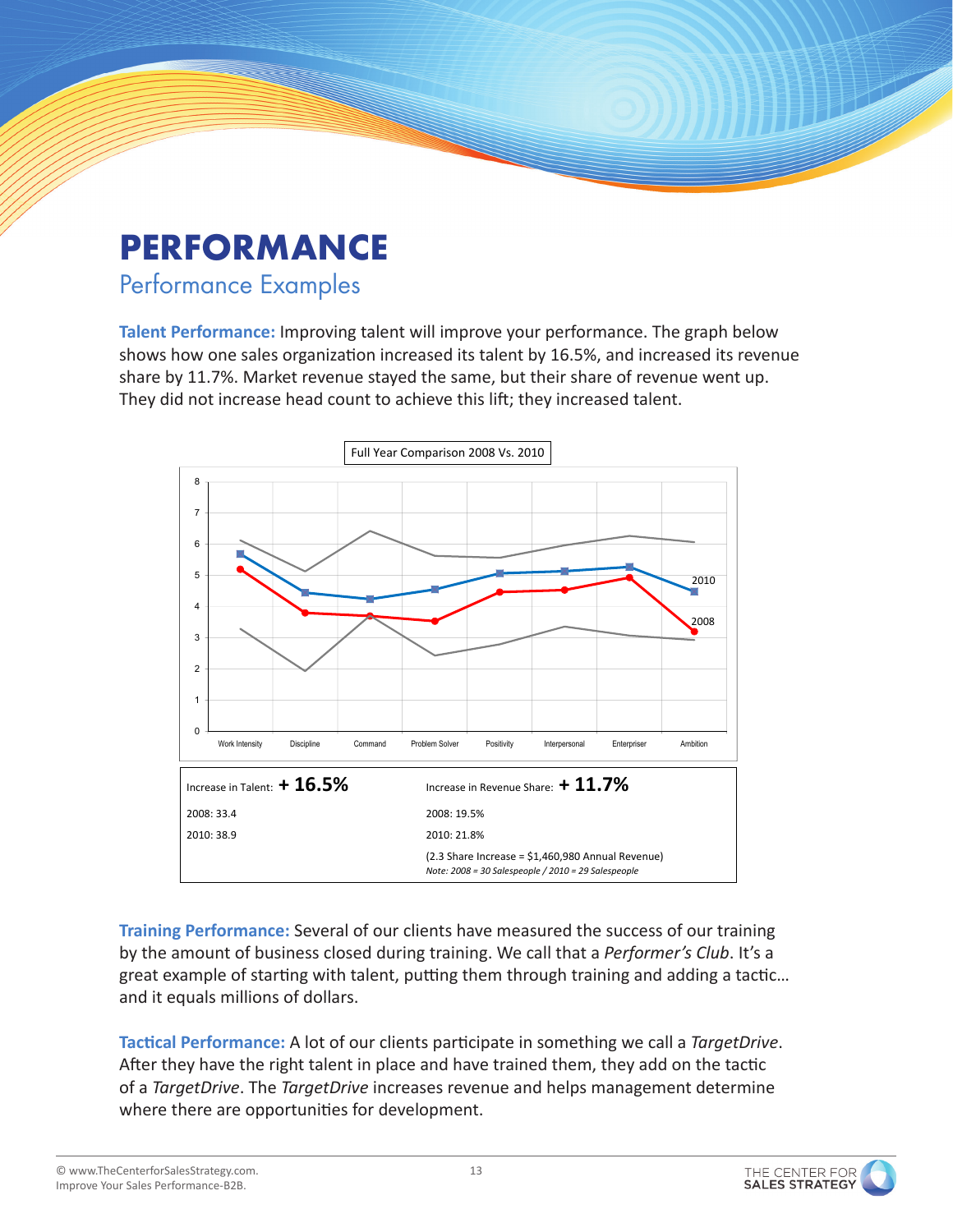## **TALENT**

People can be taught how to approach new prospects, how to ask better questions, and how to BrainStorm solutions. However, you can't teach people to be curious, caring, or competitive. *Success always starts with Talent*.

For nearly three decades we have helped sales organizations recruit, select, develop, and retain the best sales managers and sales people. We have the proven instruments to identify who has the right talent.

## **+ TRAINING**

While many consulting firms offer sales training, we help your organization build a permanent culture of delivering client solutions. One that both salespeople and their clients want to be a part of.

We change the sales conversation from WHY **buy** your product, to HOW to **use** your product. Tailoring your products, services, and capabilities to meet your client's specific needs and *produce the results your clients seek*.

## **+ TACTICS**

Our training is integrated with revenue development tactics that put business on the books within weeks! Our *TargetDrives* offer strategic support to new business development, sales incentives, and sales promotions.

Too often, sales tactics that bring in short-term revenue can actually undermine your long-term strategy. We implement 'tactegic' sales activities that will *support, enhance, and advance your strategy*.